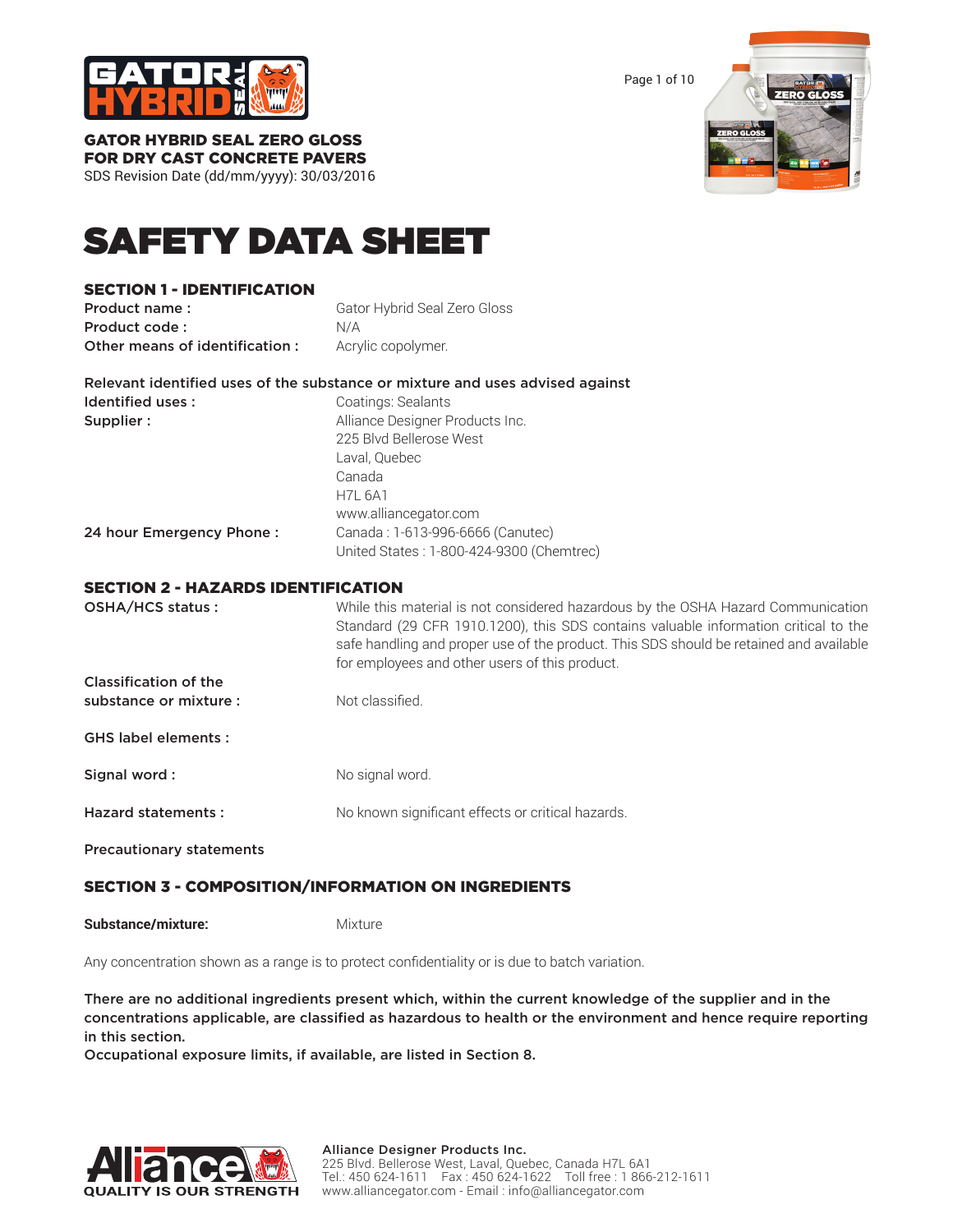

Page 2 of 10



GATOR HYBRID SEAL ZERO GLOSS FOR DRY CAST CONCRETE PAVERS

SDS Revision Date (dd/mm/yyyy): 30/03/2016

## SECTION 4 - FIRST AID MEASURES

#### **DESCRIPTION OF NECESSARY FIRST AID MEASURES**

| Eye contact : | Immediately flush eyes with plenty of water, occasionally lifting the upper and lower<br>eyelids. Check for and remove any contact lenses. Get medical attention if irritation<br>occurs.                                                                                                                                                            |
|---------------|------------------------------------------------------------------------------------------------------------------------------------------------------------------------------------------------------------------------------------------------------------------------------------------------------------------------------------------------------|
| Inhalation:   | Remove victim to fresh air and keep at rest in a position comfortable for breathing. Get<br>medical attention if symptoms occur.                                                                                                                                                                                                                     |
| Skin contact: | Flush contaminated skin with plenty of water. Remove contaminated clothing and<br>shoes. Get medical attention if symptoms occur.                                                                                                                                                                                                                    |
| Ingestion:    | Wash out mouth with water. Remove victim to fresh air and keep at rest in a position<br>comfortable for breathing. If material has been swallowed and the exposed person<br>is conscious, give small quantities of water to drink. Do not induce vomiting unless<br>directed to do so by medical personnel. Get medical attention if symptoms occur. |

## **MOST IMPORTANT SYMPTOMS/EFFECTS, ACUTE AND DELAYED**

## **POTENTIAL ACUTE HEALTH EFFECTS**

| Eye contact : | No known significant effects or critical hazards. |
|---------------|---------------------------------------------------|
| Inhalation:   | No known significant effects or critical hazards. |
| Skin contact: | No known significant effects or critical hazards. |
| Ingestion:    | No known significant effects or critical hazards. |

## **OVER-EXPOSURE SIGNS/SYMPTOMS**

| Eye contact:  | No specific data. |
|---------------|-------------------|
| Inhalation:   | No specific data. |
| Skin contact: | No specific data. |
| Ingestion:    | No specific data. |

## **INDICATION OF IMMEDIATE MEDICAL ATTENTION AND SPECIAL TREATMENT NEEDED, IF NECESSARY**

| Notes to physician :        | Treat symptomatically. Contact poison treatment specialist immediately if large    |  |
|-----------------------------|------------------------------------------------------------------------------------|--|
|                             | quantities have been ingested or inhaled.                                          |  |
| Specific treatments:        | No specific treatment.                                                             |  |
| Protection of first-aiders: | No action shall be taken involving any personal risk or without suitable training. |  |

## **SEE TOXICOLOGICAL INFORMATION (SECTION 11)**

## SECTION 5 - FIRE FIGHTING MEASURES

| <b>EXTINGUISHING MEDIA</b>                                       |                                                                                     |  |
|------------------------------------------------------------------|-------------------------------------------------------------------------------------|--|
| Suitable extinguishing media:<br>Unsuitable extinguishing media: | Use an extinguishing agent suitable for the surrounding fire.<br>None known.        |  |
| Specific hazards arising<br>from the chemical:                   | In a fire or if heated, a pressure increase will occur and the container may burst. |  |

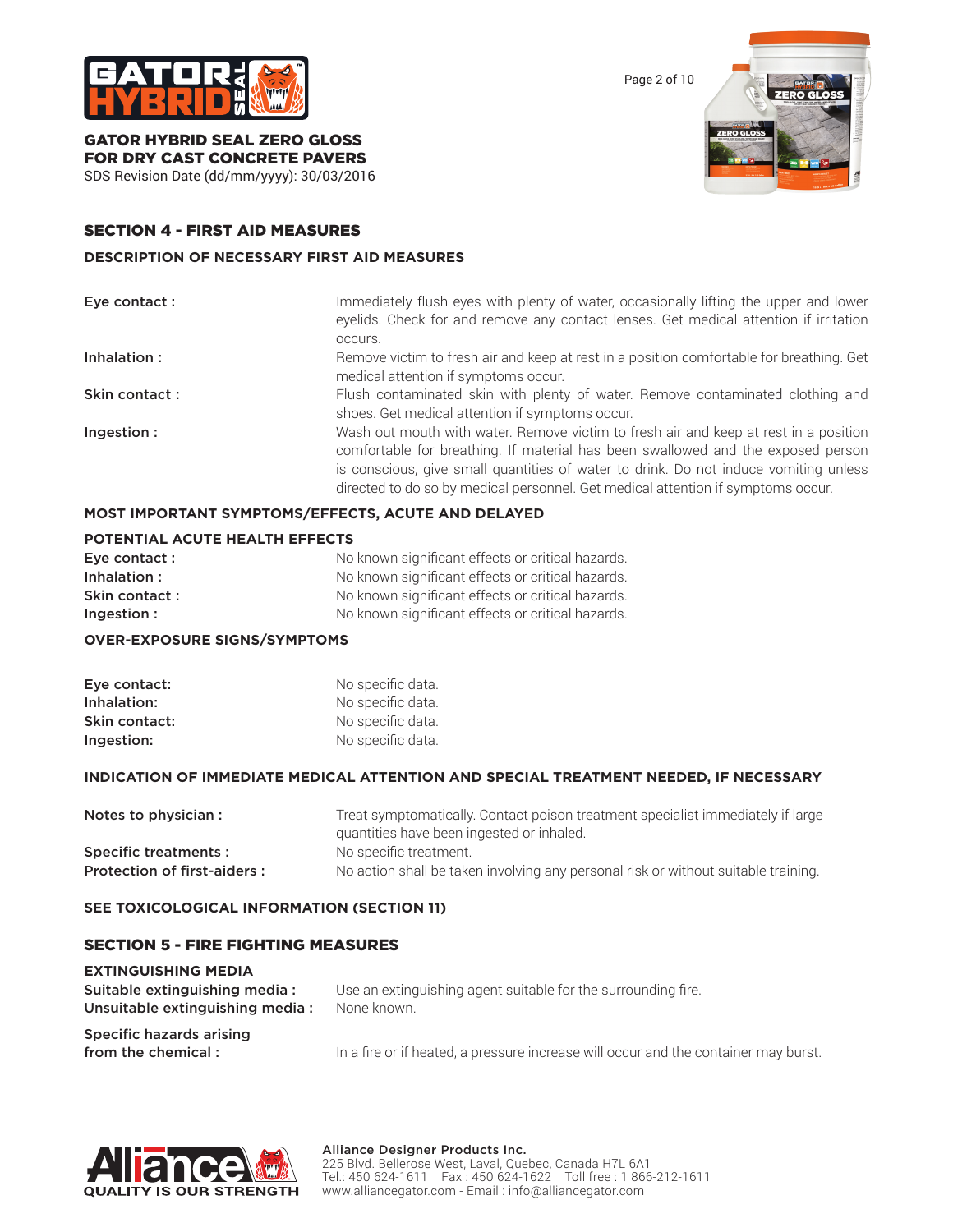

Page 3 of 10



GATOR HYBRID SEAL ZERO GLOSS FOR DRY CAST CONCRETE PAVERS SDS Revision Date (dd/mm/yyyy): 30/03/2016

## SECTION 5 - FIRE FIGHTING MEASURES (CONT.)

| <b>Hazardous thermal</b>      |                                                                                                                                                                                                   |  |
|-------------------------------|---------------------------------------------------------------------------------------------------------------------------------------------------------------------------------------------------|--|
| decomposition products :      | Decomposition products may include the following materials:<br>carbon dioxide<br>carbon monoxide                                                                                                  |  |
| Special protective actions    |                                                                                                                                                                                                   |  |
| for fire-fighters :           | Promptly isolate the scene by removing all persons from the vicinity of the incident if<br>there is a fire. No action shall be taken involving any personal risk or without suitable<br>training. |  |
| Special protective            |                                                                                                                                                                                                   |  |
| equipment for fire-fighters : | Fire-fighters should wear appropriate protective equipment and self-contained<br>breathing apparatus (SCBA) with a full face-piece operated in positive pressure mode.                            |  |

#### SECTION 6 - ACCIDENTAL RELEASE MEASURES

#### **PERSONAL PRECAUTIONS, PROTECTIVE EQUIPMENT AND EMERGENCY PROCEDURES**

| For non-emergency personnel:      | No action shall be taken involving any personal risk or without suitable training. Evacuate<br>surrounding areas. Keep unnecessary and unprotected personnel from entering. Do<br>not touch or walk through spilled material. Put on appropriate personal protective<br>equipment. |
|-----------------------------------|------------------------------------------------------------------------------------------------------------------------------------------------------------------------------------------------------------------------------------------------------------------------------------|
| For emergency responders :        | If specialised clothing is required to deal with the spillage, take note of any information<br>in Section 8 on suitable and unsuitable materials. See also the information in "For non-<br>emergency personnel".                                                                   |
| <b>Environmental precautions:</b> | Avoid dispersal of spilled material and runoff and contact with soil, waterways, drains<br>and sewers. Inform the relevant authorities if the product has caused environmental<br>pollution (sewers, waterways, soil or air).                                                      |

#### **METHODS AND MATERIALS FOR CONTAINMENT AND CLEANING UP**

**Small spill :** Stop leak if without risk. Move containers from spill area. Use spark-proof tools and explosion-proof equipment. Dilute with water and mop up if water-soluble. Alternatively, or if water-insoluble, absorb with an inert dry material and place in an appropriate waste disposal container. Dispose of via a licensed waste disposal contractor. Large spill : Stop leak if without risk. Move containers from spill area. Use spark-proof tools and explosion-

proof equipment. Approach release from upwind. Prevent entry into sewers, water courses, basements or confined areas. Wash spillages into an effluent treatment plant or proceed as follows. Contain and collect spillage with non-combustible, absorbent material e.g. sand, earth, vermiculite or diatomaceous earth and place in container for disposal according to local regulations (see Section 13). Dispose of via a licensed waste disposal contractor. Contaminated absorbent material may pose the same hazard as the spilled product. Note: see Section 1 for emergency contact information and Section 13 for waste disposal.

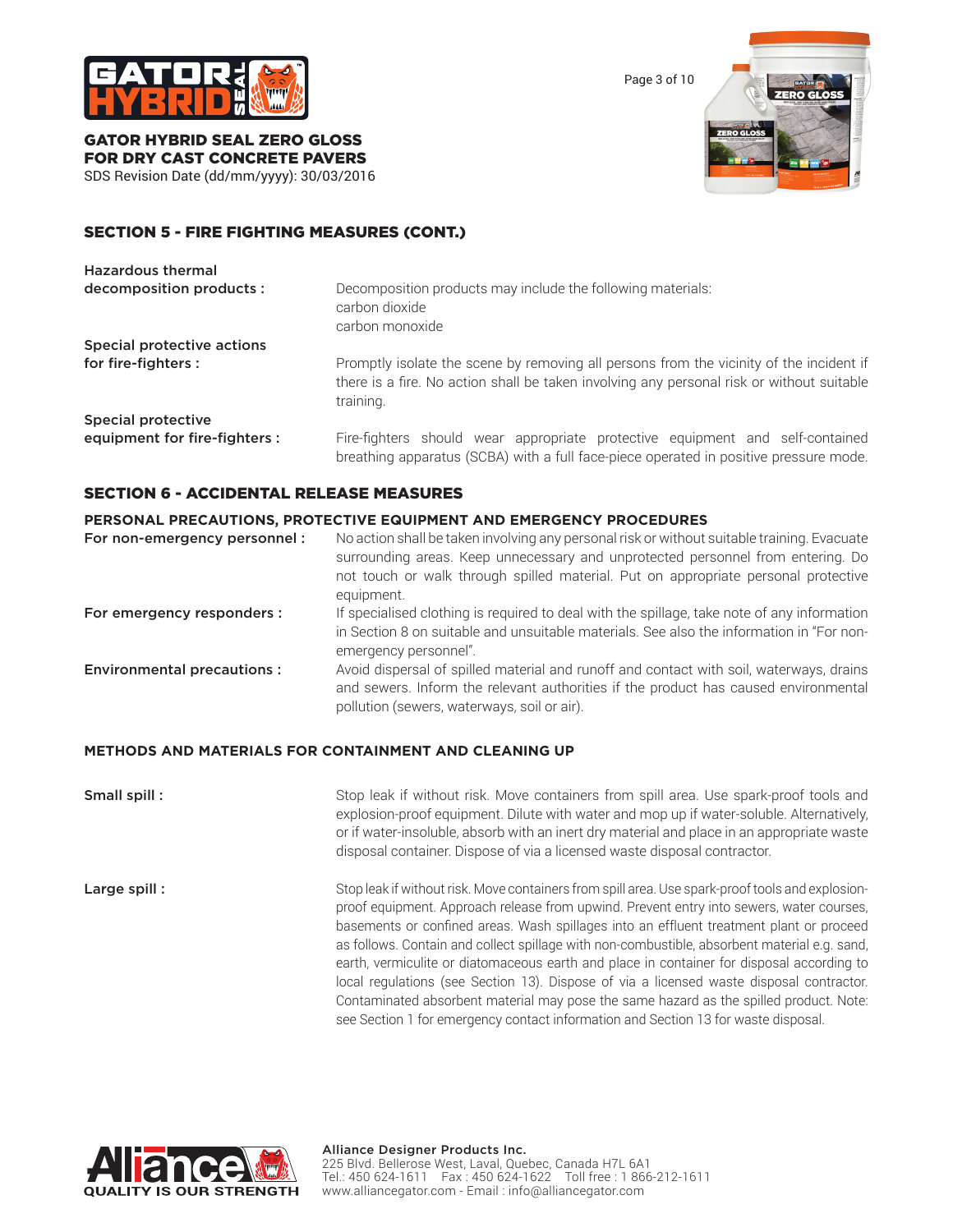

GATOR HYBRID SEAL ZERO GLOSS FOR DRY CAST CONCRETE PAVERS

SDS Revision Date (dd/mm/yyyy): 30/03/2016

## SECTION 7 - HANDLING AND STORAGE

#### **PRECAUTIONS FOR SAFE HANDLING**



## SECTION 8 - EXPOSURE CONTROLS AND PERSONAL PROTECTION

| <b>CONTROL PARAMETERS</b><br><b>Occupational exposure limits</b> |                                                                                                                                                                                                                                                                                                                                                                                                 |
|------------------------------------------------------------------|-------------------------------------------------------------------------------------------------------------------------------------------------------------------------------------------------------------------------------------------------------------------------------------------------------------------------------------------------------------------------------------------------|
| Ingredient name<br>None.                                         | <b>Exposure limits</b>                                                                                                                                                                                                                                                                                                                                                                          |
|                                                                  | Appropriate engineering controls: Good general ventilation should be sufficient to control worker exposure to airborne<br>contaminants.                                                                                                                                                                                                                                                         |
| <b>Environmental exposure</b>                                    |                                                                                                                                                                                                                                                                                                                                                                                                 |
| controls:                                                        | Emissions from ventilation or work process equipment should be checked to ensure<br>they comply with the requirements of environmental protection legislation. In some<br>cases, fume scrubbers, filters or engineering modifications to the process equipment<br>will be necessary to reduce emissions to acceptable levels.                                                                   |
| <b>INDIVIDUAL PROTECTION MEASURES</b>                            |                                                                                                                                                                                                                                                                                                                                                                                                 |
| Hygiene measures :                                               | Wash hands, forearms and face thoroughly after handling chemical products,<br>before eating, smoking and using the lavatory and at the end of the working period.<br>Appropriate techniques should be used to remove potentially contaminated clothing.<br>Wash contaminated clothing before reusing. Ensure that eyewash stations and safety<br>showers are close to the workstation location. |
| Eye/face protection :                                            | Safety eyewear complying with an approved standard should be used when a risk<br>assessment indicates this is necessary to avoid exposure to liquid splashes, mists,<br>gases or dusts. If contact is possible, the following protection should be worn, unless<br>the assessment indicates a higher degree of protection: safety glasses with side-shields.<br>Recommended: splash goggles.    |
| <b>SKIN PROTECTION</b>                                           |                                                                                                                                                                                                                                                                                                                                                                                                 |
| Hand protection :                                                | Chemical-resistant, impervious gloves complying with an approved standard should be<br>worn at all times when handling chemical products if a risk assessment indicates this is<br>necessary. > 8 hours (breakthrough time): polyvinyl alcohol (PVA)                                                                                                                                            |
| كحك                                                              | Alliance Designer Products Inc.                                                                                                                                                                                                                                                                                                                                                                 |



225 Blvd. Bellerose West, Laval, Quebec, Canada H7L 6A1 Tel.: 450 624-1611 Fax : 450 624-1622 Toll free : 1 866-212-1611 www.alliancegator.com - Email : info@alliancegator.com

Page 4 of 10

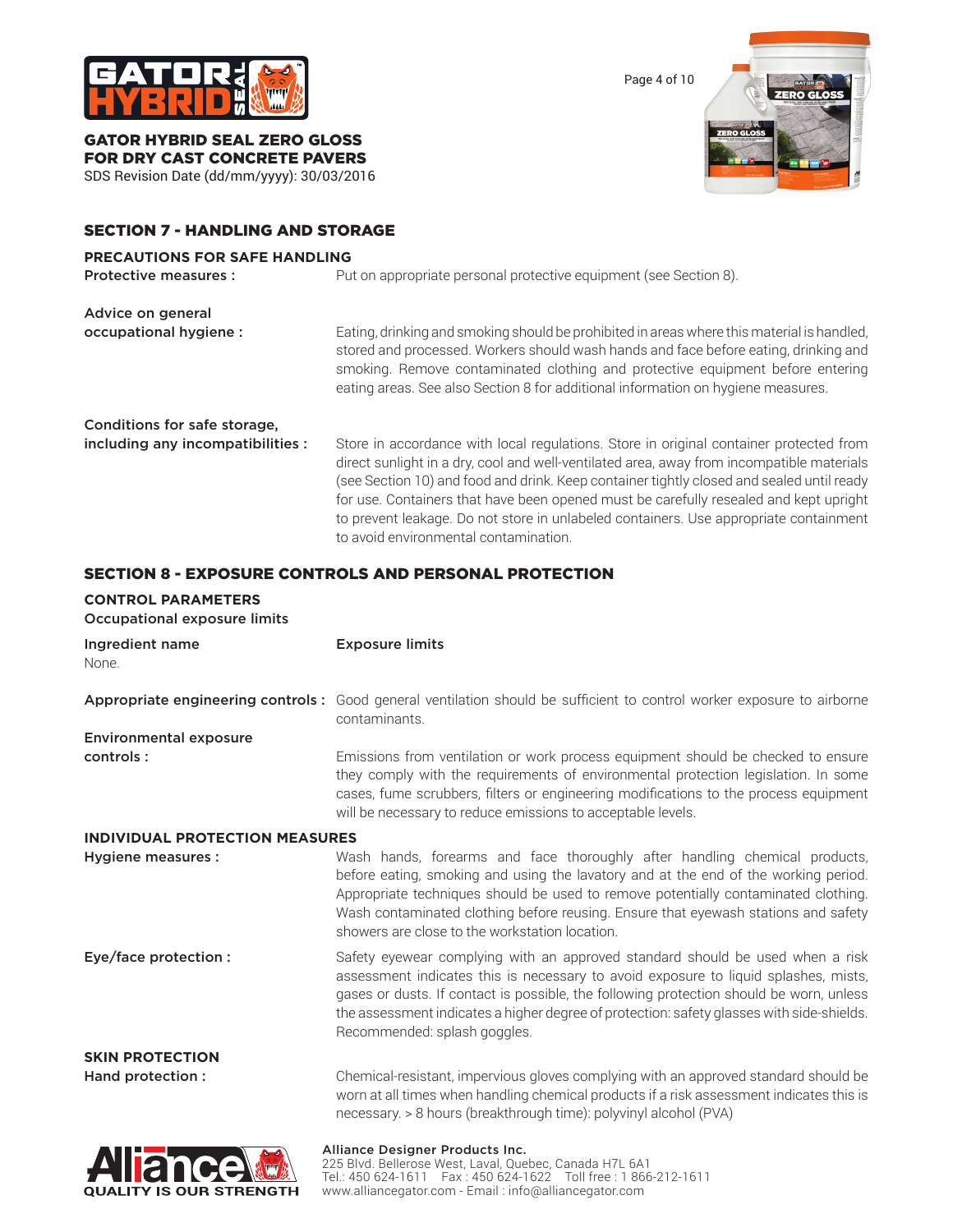

Page 5 of 10



# GATOR HYBRID SEAL ZERO GLOSS FOR DRY CAST CONCRETE PAVERS

SDS Revision Date (dd/mm/yyyy): 30/03/2016

## SECTION 8 - EXPOSURE CONTROLS AND PERSONAL PROTECTION (CONT.)

| Body protection :        | Personal protective equipment for the body should be selected based on the task being<br>performed and the risks involved and should be approved by a specialist before handling<br>this product. Recommended: lab coat                                                                                                  |
|--------------------------|--------------------------------------------------------------------------------------------------------------------------------------------------------------------------------------------------------------------------------------------------------------------------------------------------------------------------|
| Other skin protection :  | Appropriate footwear and any additional skin protection measures should be selected<br>based on the task being performed and the risks involved and should be approved by a<br>specialist before handling this product.                                                                                                  |
| Respiratory protection : | Use a properly fitted, air-purifying or air-fed respirator complying with an approved<br>standard if a risk assessment indicates this is necessary. Respirator selection must be<br>based on known or anticipated exposure levels, the hazards of the product and the safe<br>working limits of the selected respirator. |

## SECTION 9 - PHYSICAL AND CHEMICAL PROPERTIES

| <b>APPEARANCE</b>    |                                 |
|----------------------|---------------------------------|
| Physical state:      | Liquid.                         |
| Colour:              | White.                          |
| Odour:               | Not available.                  |
| pH:                  | 6 to 7                          |
| Melting point :      | $0^{\circ}$ C (32 $^{\circ}$ F) |
| Boiling point:       | 100°C (212°F)                   |
| Flash point :        | Closed cup: >93.3°C (>199.9°F)  |
| Evaporation rate:    | Not available.                  |
| Vapor pressure :     | Not available.                  |
| Vapor density:       | Not available.                  |
| Relative density:    | 1.04                            |
| Solubility in water: | Not available.                  |
| Viscosity:           | Not available.                  |
| VOC:                 | Not available.                  |

## SECTION 10 - STABILITY AND REACTIVITY

| Reactivity:                | No specific test data related to reactivity available for this product or its ingredients.                          |
|----------------------------|---------------------------------------------------------------------------------------------------------------------|
| <b>Chemical stability:</b> | The product is stable.                                                                                              |
|                            | Possibility of hazardous reactions: Under normal conditions of storage and use, hazardous reactions will not occur. |
| Conditions to avoid :      | No specific data.                                                                                                   |
| Incompatible materials:    | No specific data.                                                                                                   |
|                            | Hazardous decomposition products : Under normal conditions of storage and use, hazardous decomposition products     |
|                            | should not be produced.                                                                                             |

## SECTION 11 - TOXICOLOGICAL INFORMATION

INFORMATION ON TOXICOLOGICAL EFFECTS

ACUTE TOXICITY Not available.



#### Alliance Designer Products Inc.

225 Blvd. Bellerose West, Laval, Quebec, Canada H7L 6A1 Tel.: 450 624-1611 Fax : 450 624-1622 Toll free : 1 866-212-1611 www.alliancegator.com - Email : info@alliancegator.com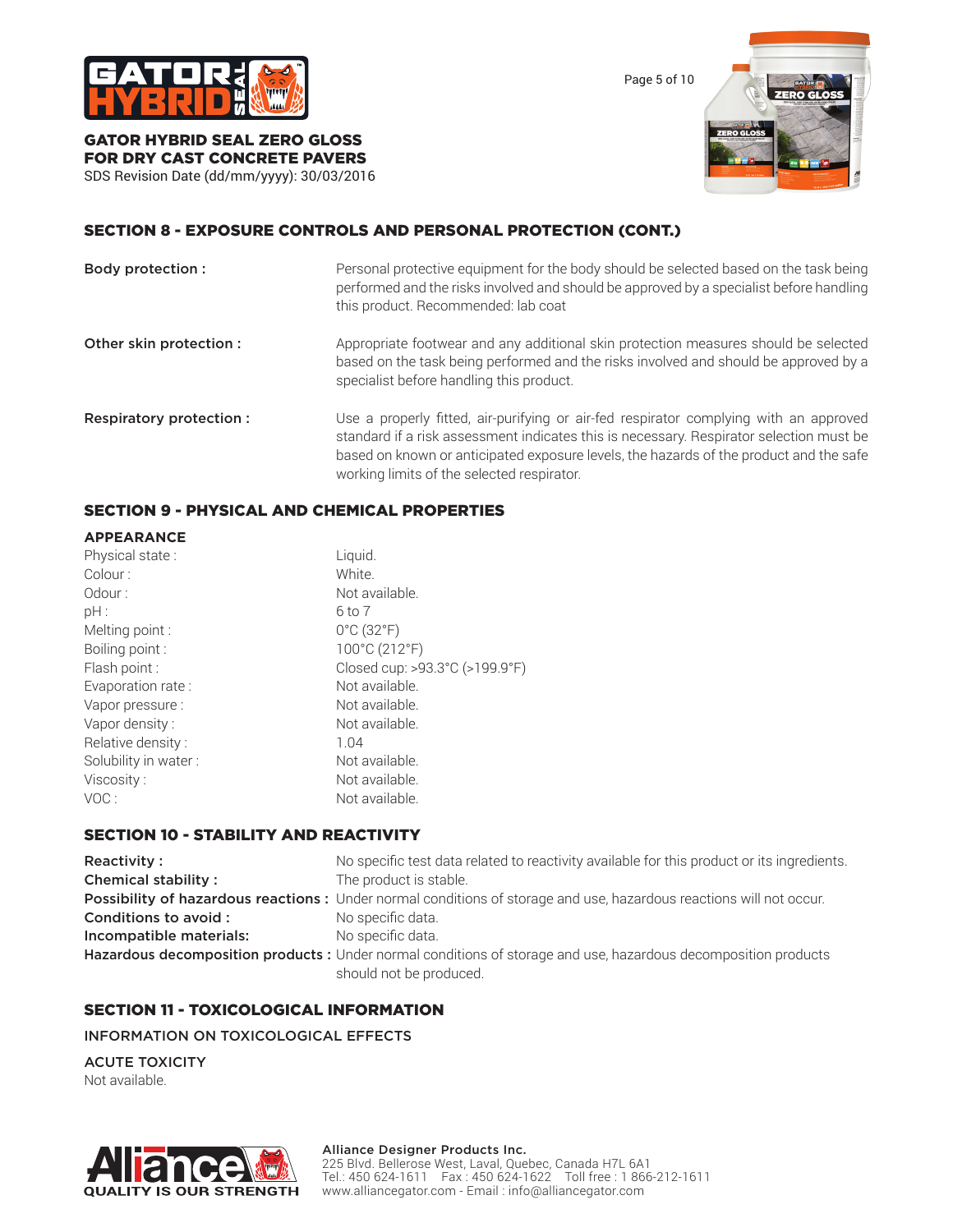

Page 6 of 10



# GATOR HYBRID SEAL ZERO GLOSS

FOR DRY CAST CONCRETE PAVERS

SDS Revision Date (dd/mm/yyyy): 30/03/2016

| <b>SECTION 11 - TOXICOLOGICAL INFORMATION (CONT.)</b>                                              |                             |                                                                                                                                                                                                                  |                      |             |                |                 |                 |
|----------------------------------------------------------------------------------------------------|-----------------------------|------------------------------------------------------------------------------------------------------------------------------------------------------------------------------------------------------------------|----------------------|-------------|----------------|-----------------|-----------------|
| IRRITATION/CORROSION<br>Not available.                                                             |                             |                                                                                                                                                                                                                  |                      |             |                |                 |                 |
| <b>SENSITIZATION</b>                                                                               |                             |                                                                                                                                                                                                                  |                      |             |                |                 |                 |
| <b>Mutagenicity</b>                                                                                |                             |                                                                                                                                                                                                                  |                      |             |                |                 |                 |
| <b>Product/ingredient name</b><br>Not available.                                                   | <b>Experiment</b>           |                                                                                                                                                                                                                  | <b>Result</b>        |             |                |                 |                 |
| <b>CARCINOGENICITY</b>                                                                             |                             |                                                                                                                                                                                                                  |                      |             |                |                 |                 |
| <b>Product/ingredient name</b><br>Not available.                                                   | Result                      |                                                                                                                                                                                                                  | <b>Species</b>       | <b>Dose</b> |                | <b>Exposure</b> |                 |
| <b>REPRODUCTIVE TOXICITY</b>                                                                       |                             |                                                                                                                                                                                                                  |                      |             |                |                 |                 |
| Product/ingredient name                                                                            | <b>Maternal</b><br>toxicity | Fertility                                                                                                                                                                                                        | Development<br>toxin |             | <b>Species</b> | Dose            | <b>Exposure</b> |
| Not available.                                                                                     |                             |                                                                                                                                                                                                                  |                      |             |                |                 |                 |
| <b>TERATOGENICITY</b>                                                                              |                             |                                                                                                                                                                                                                  |                      |             |                |                 |                 |
| Not available.                                                                                     |                             |                                                                                                                                                                                                                  |                      |             |                |                 |                 |
| SPECIFIC TARGET ORGAN TOXICITY (SINGLE EXPOSURE)                                                   |                             |                                                                                                                                                                                                                  |                      |             |                |                 |                 |
| Not available.                                                                                     |                             |                                                                                                                                                                                                                  |                      |             |                |                 |                 |
| SPECIFIC TARGET ORGAN TOXICITY (REPEATED EXPOSURE)                                                 |                             |                                                                                                                                                                                                                  |                      |             |                |                 |                 |
| Not available.                                                                                     |                             |                                                                                                                                                                                                                  |                      |             |                |                 |                 |
| <b>ASPIRATION HAZARD</b>                                                                           |                             |                                                                                                                                                                                                                  |                      |             |                |                 |                 |
| <b>Name</b><br>Not available.                                                                      | <b>Result</b>               |                                                                                                                                                                                                                  |                      |             |                |                 |                 |
| POTENTIAL ACUTE HEALTH EFFECTS                                                                     |                             |                                                                                                                                                                                                                  |                      |             |                |                 |                 |
| Eye contact<br>Inhalation<br>Skin contact<br>Ingestion                                             | ÷                           | No known significant effects or critical hazards.<br>No known significant effects or critical hazards.<br>No known significant effects or critical hazards.<br>No known significant effects or critical hazards. |                      |             |                |                 |                 |
| SYMPTOMS RELATED TO THE PHYSICAL, CHEMICAL AND TOXICOLOGICAL CHARACTERISTICS                       |                             |                                                                                                                                                                                                                  |                      |             |                |                 |                 |
| Eye contact                                                                                        |                             | No specific data.                                                                                                                                                                                                |                      |             |                |                 |                 |
| <b>Inhalation</b>                                                                                  |                             | No specific data.                                                                                                                                                                                                |                      |             |                |                 |                 |
| Skin contact<br>Ingestion                                                                          |                             | No specific data.<br>No specific data.                                                                                                                                                                           |                      |             |                |                 |                 |
| DELAYED AND IMMEDIATE EFFECTS AND ALSO CHRONIC<br><b>EFFECTS FROM SHORT AND LONG TERM EXPOSURE</b> |                             |                                                                                                                                                                                                                  |                      |             |                |                 |                 |
| <b>SHORT TERM EXPOSURE</b>                                                                         |                             |                                                                                                                                                                                                                  |                      |             |                |                 |                 |
| Potential immediate effects<br><b>Potential delayed effects</b>                                    | ÷                           | Not available.<br>Not available.                                                                                                                                                                                 |                      |             |                |                 |                 |



#### Alliance Designer Products Inc.

225 Blvd. Bellerose West, Laval, Quebec, Canada H7L 6A1 Tel.: 450 624-1611 Fax : 450 624-1622 Toll free : 1 866-212-1611 www.alliancegator.com - Email : info@alliancegator.com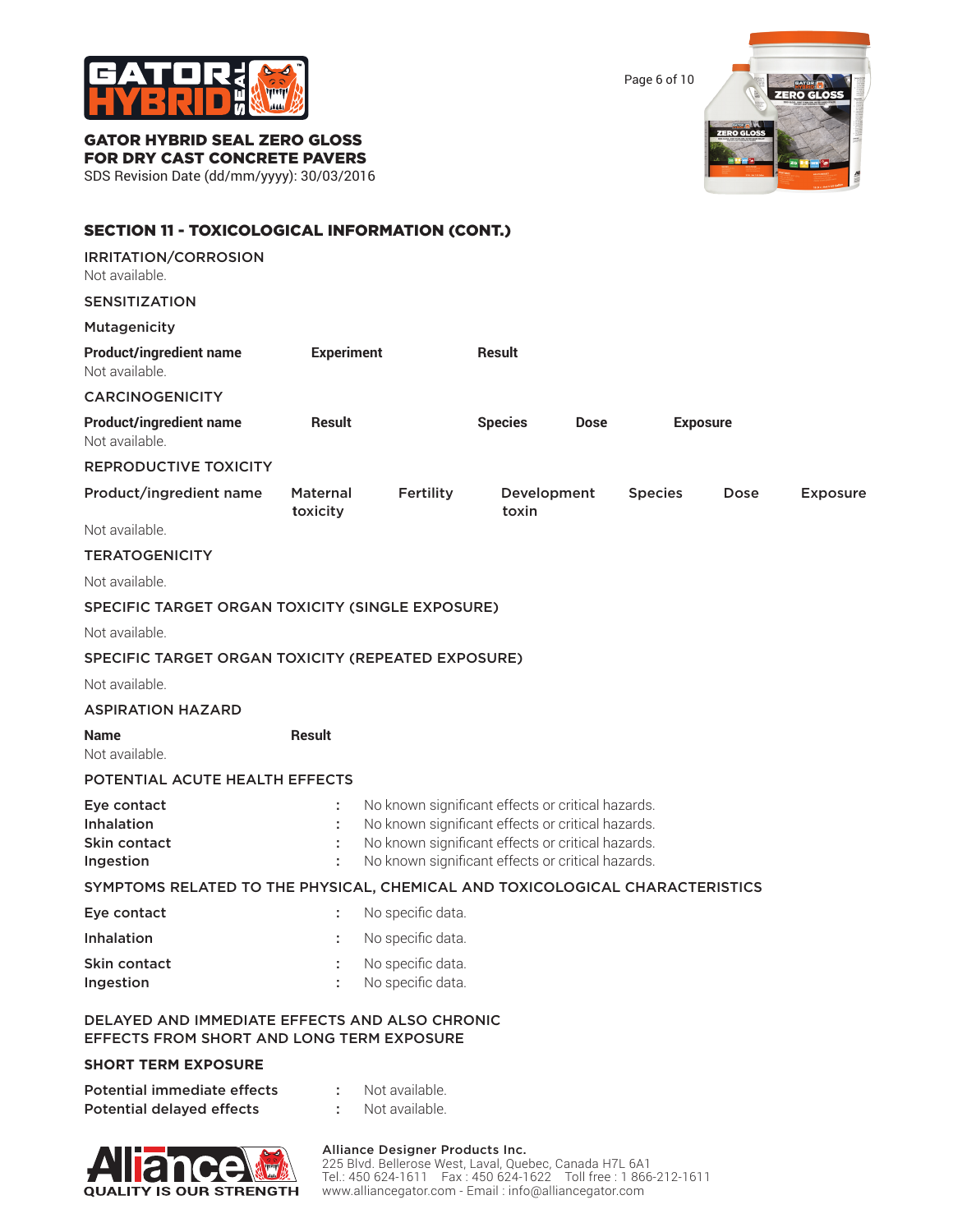

Page 7 of 10



#### GATOR HYBRID SEAL ZERO GLOSS FOR DRY CAST CONCRETE PAVERS

SDS Revision Date (dd/mm/yyyy): 30/03/2016

## SECTION 11 - TOXICOLOGICAL INFORMATION (CONT.)

#### **LONG TERM EXPOSURE**

| <b>Potential immediate effects</b>      |   | Not available.                                    |
|-----------------------------------------|---|---------------------------------------------------|
| <b>Potential delayed effects</b>        | ÷ | Not available.                                    |
| <b>POTENTIAL CHRONIC HEALTH EFFECTS</b> |   |                                                   |
| General                                 |   | No known significant effects or critical hazards. |
| Carcinogenicity                         | ÷ | No known significant effects or critical hazards. |
| Mutagenicity                            | ÷ | No known significant effects or critical hazards. |
| Teratogenicity                          | ÷ | No known significant effects or critical hazards. |
| <b>Developmental effects</b>            | ÷ | No known significant effects or critical hazards. |
| <b>Fertility effects</b>                |   | No known significant effects or critical hazards. |

#### NUMERICAL MEASURES OF TOXICITY ACUTE TOXICITY ESTIMATES

Not available.

## SECTION 12 - ECOLOGICAL INFORMATION

#### **TOXICITY**

Not available.

PERSISTENCE AND DEGRADABILITY

Not available.

#### BIOACCUMULATIVE POTENTIAL

Not available.

## MOBILITY IN SOIL

Other adverse effects : No known significant effects or critical hazards.

## SECTION 13 - DISPOSAL CONSIDERATIONS

Disposal methods : The generation of waste should be avoided or minimized wherever possible. Disposal of this product, solutions and any by-products should at all times comply with the requirements of environmental protection and waste disposal legislation and any regional local authority requirements. Dispose of surplus and non-recyclable products via a licensed waste disposal contractor. Waste should not be disposed of untreated to the sewer unless fully compliant with the requirements of all authorities with jurisdiction. Waste packaging should be recycled. Incineration or landfill should only be considered when recycling is not feasible. This material and its container must be disposed of in a safe way. Care should be taken when handling emptied containers that have not been cleaned or rinsed out. Empty containers or liners may retain some product residues. Vapor from product residues may create a highly flammable or explosive atmosphere inside the container. Do not cut, weld or grind used containers unless they have been cleaned thoroughly internally. Avoid dispersal of spilled material and runoff and contact with soil, waterways, drains and sewers.



#### Alliance Designer Products Inc. 225 Blvd. Bellerose West, Laval, Quebec, Canada H7L 6A1 Tel.: 450 624-1611 Fax : 450 624-1622 Toll free : 1 866-212-1611 www.alliancegator.com - Email : info@alliancegator.com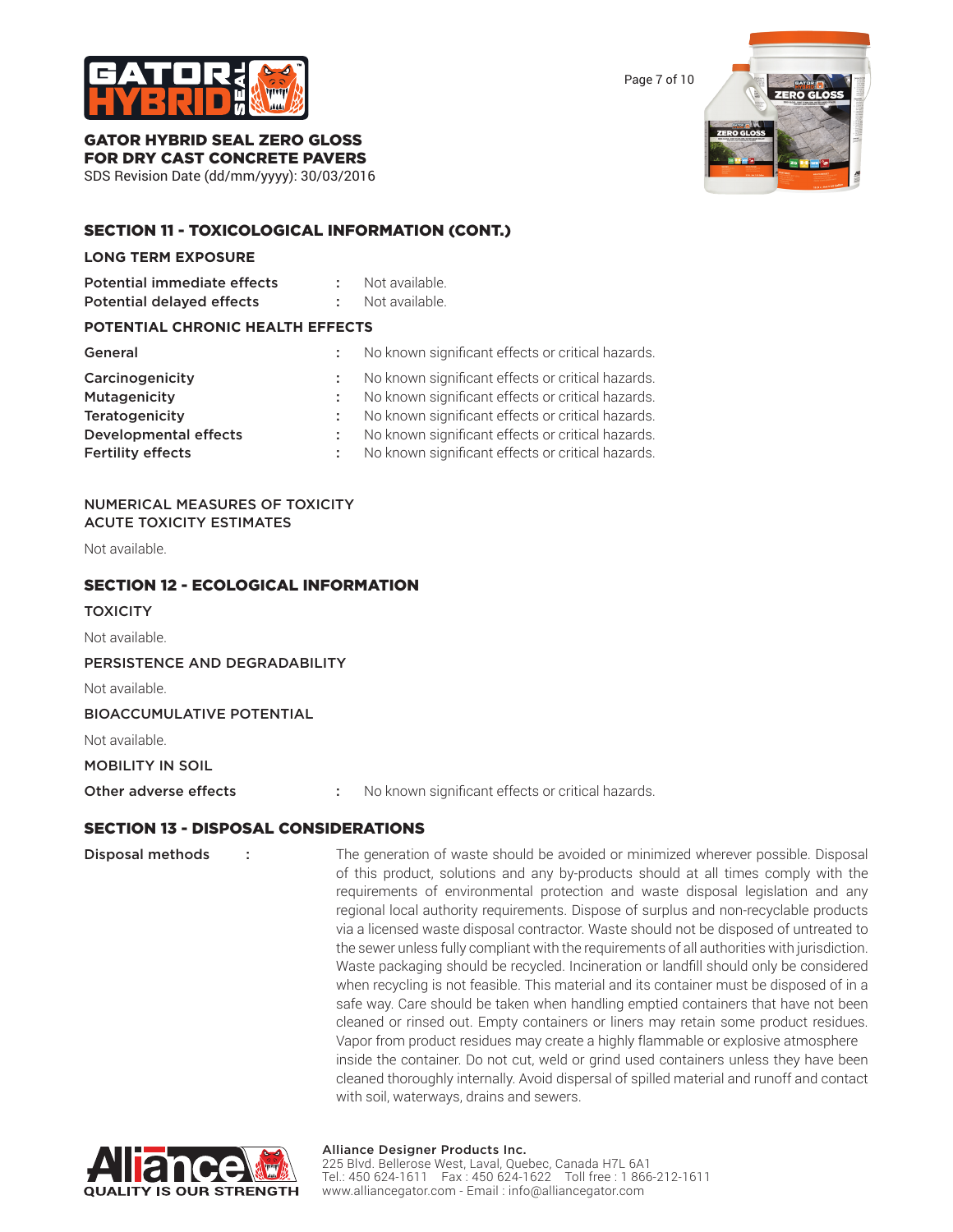

Page 8 of 10



## GATOR HYBRID SEAL ZERO GLOSS FOR DRY CAST CONCRETE PAVERS

SDS Revision Date (dd/mm/yyyy): 30/03/2016

## SECTION 14 - TRANPORT INFORMATION

|                                   | <b>DOT Classification</b> | <b>TDG Classification</b> | <b>IMDG</b>              | <b>IATA</b>              |
|-----------------------------------|---------------------------|---------------------------|--------------------------|--------------------------|
| <b>UN number</b>                  | Not regulated             | Not regulated             | Not regulated            | Not regulated            |
| <b>UN proper</b><br>shipping name | $\overline{\phantom{0}}$  |                           | ٠                        | ٠                        |
| Transport<br>hazard class (es)    | -                         | $\overline{\phantom{a}}$  | $\overline{\phantom{a}}$ | $\overline{\phantom{a}}$ |
| Packing group                     | $\overline{\phantom{0}}$  | $\overline{\phantom{a}}$  | -                        | $\overline{\phantom{m}}$ |
| Environmental<br>hazards          | No.                       | No.                       | No.                      | No.                      |
| <b>Additional</b><br>information  | -                         | $\blacksquare$            | $\overline{\phantom{a}}$ |                          |

Special precautions for user : Transport within user's premises: always transport in closed containers that are upright and secure. Ensure that persons transporting the product know what to do in the event of an accident or spillage.

Transport in bulk according : Not available. to Annex II of MARPOL 73/78 and the IBC Code

## SECTION 15 - REGULATORY INFORMATION

CALIFORNIA PROP. 65 Not available.

| Ingredient name | Cancer | Reproductive | No significant | Maximum acceptable |
|-----------------|--------|--------------|----------------|--------------------|
|                 |        |              | risk level     | dosage level       |

| U.S. Federal regulations          | <b>TSCA 4(a) final test rules</b> : methanesulfinic acid, hydroxy-, monosodium salt |
|-----------------------------------|-------------------------------------------------------------------------------------|
| United States inventory (TSCA 8b) | All components are listed or exempted.                                              |

| Clean Air Act Section 112(b) Hazardous Air Pollutants (HAPs)<br><b>Clean Air Act Section 602 Class I Substances</b><br><b>Clean Air Act Section 602 Class II Substances</b><br><b>DEA List I Chemicals (Precursor Chemicals)</b><br><b>DEA List II Chemicals (Essential Chemicals)</b> | -11 | Not listed<br>Not listed<br>Not listed<br>Not listed |
|----------------------------------------------------------------------------------------------------------------------------------------------------------------------------------------------------------------------------------------------------------------------------------------|-----|------------------------------------------------------|
|                                                                                                                                                                                                                                                                                        |     |                                                      |

SARA 302/304

COMPOSITION/INFORMATION ON INGREDIENTS

No products were found.

SARA 304 RQ : Not applicable.

SARA 311/312



#### Alliance Designer Products Inc.

225 Blvd. Bellerose West, Laval, Quebec, Canada H7L 6A1 Tel.: 450 624-1611 Fax : 450 624-1622 Toll free : 1 866-212-1611 www.alliancegator.com - Email : info@alliancegator.com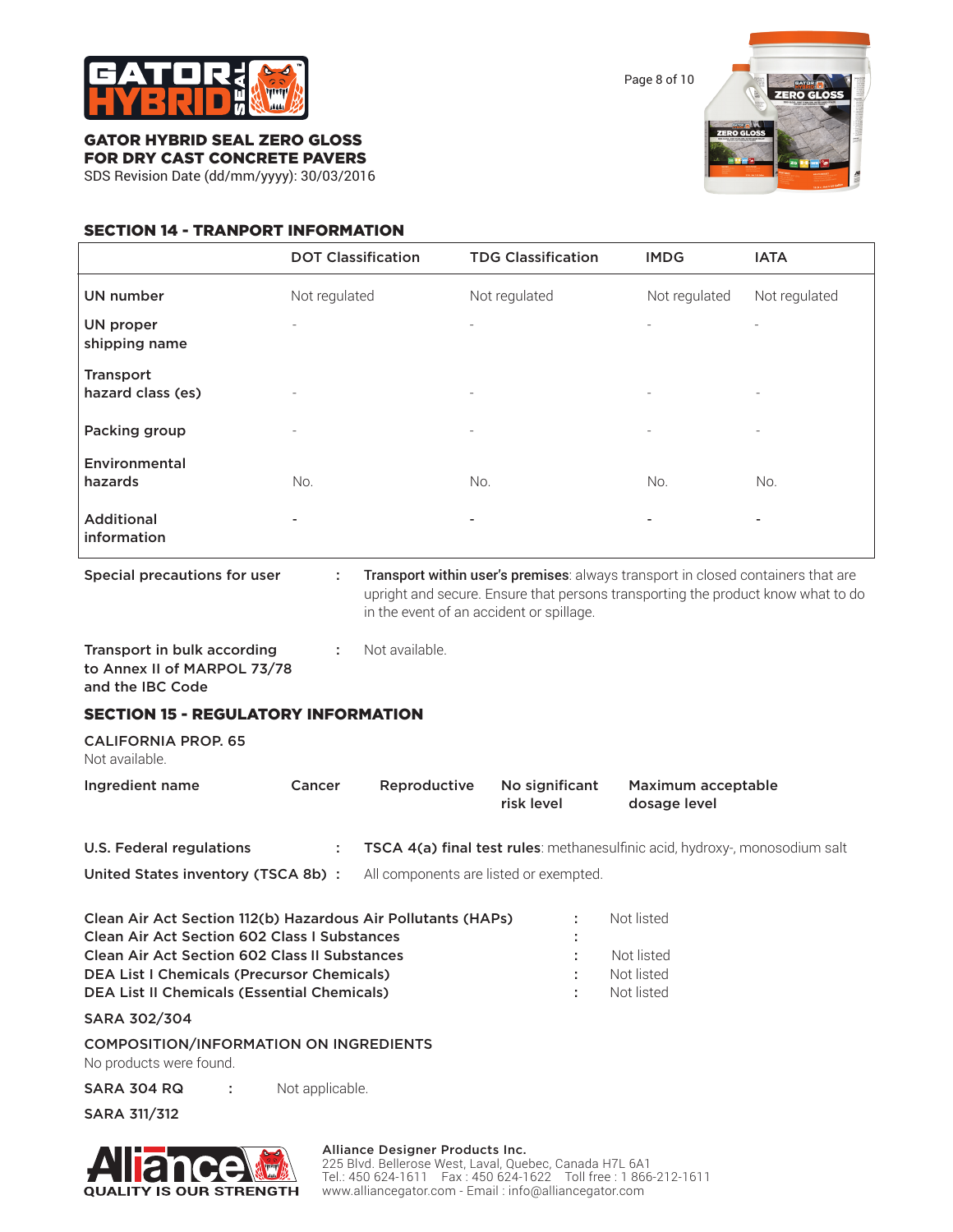

Page 9 of 10



## GATOR HYBRID SEAL ZERO GLOSS FOR DRY CAST CONCRETE PAVERS

SDS Revision Date (dd/mm/yyyy): 30/03/2016

## SECTION 15 - REGULATORY INFORMATION (CONT.)

Classification : Not applicable.

## COMPOSITION/INFORMATION ON INGREDIENTS

No products were found.

#### STATE REGULATIONS

| <b>Massachusetts</b> | ÷. | None of the components are listed. |
|----------------------|----|------------------------------------|
| New York             | ÷. | None of the components are listed. |
| <b>New Jersey</b>    | ÷. | None of the components are listed. |
| Pennsylvania         | ÷  | None of the components are listed. |

#### INTERNATIONAL LISTS

#### NATIONAL INVENTORY

| Australia | Not determined.                                                                         |
|-----------|-----------------------------------------------------------------------------------------|
| Canada    | At least one component is not listed in DSL but all such components are listed in NDSL. |
| Europe    | Not determined.                                                                         |

## SECTION 16 -OTHER INFORMATION

#### HAZARDOUS MATERIAL INFORMATION SYSTEM (U.S.A.)



The customer is responsible for determining the PPE code for this material.

## NATIONAL FIRE PROTECTION ASSOCIATION (U.S.A.)